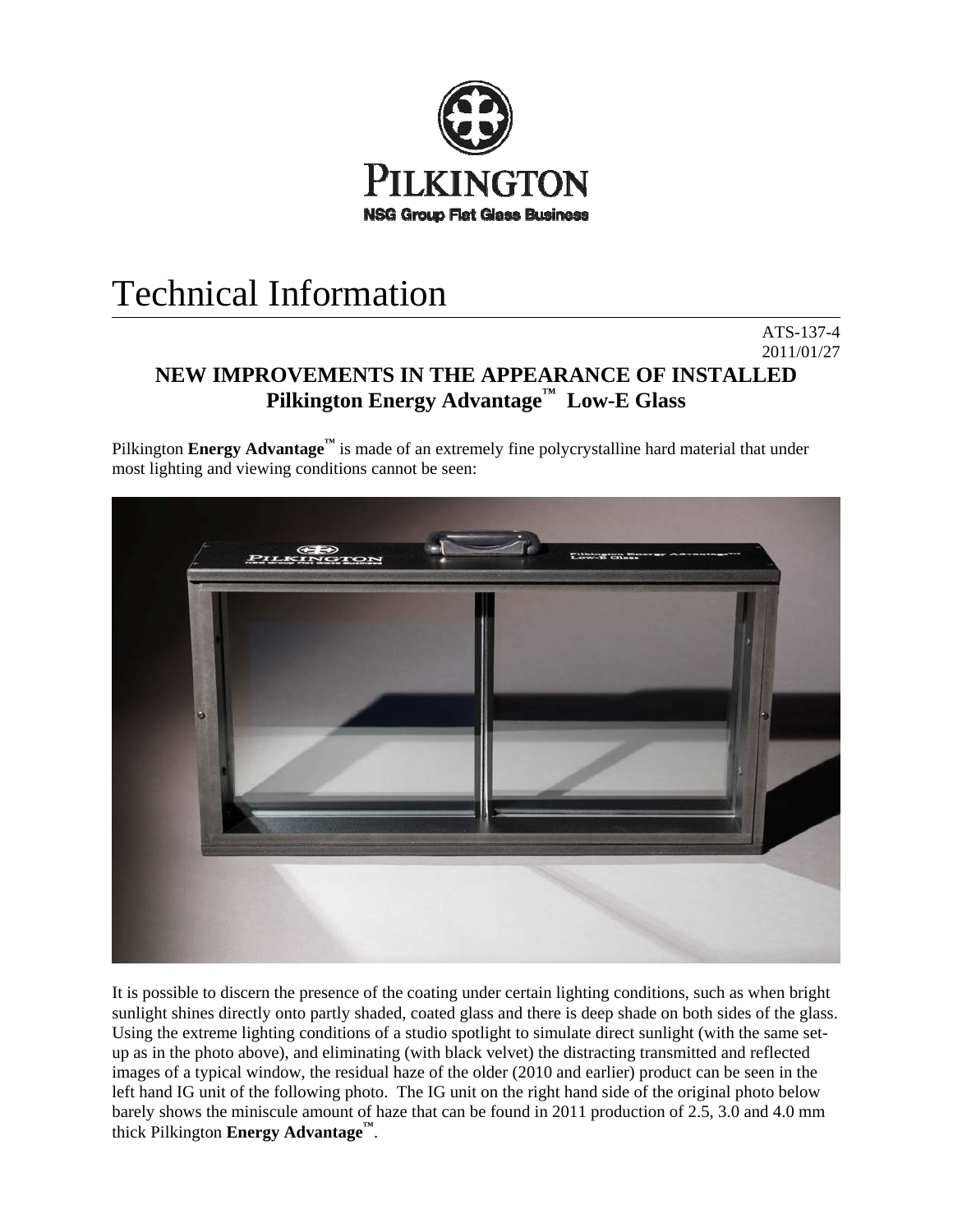

Pilkington **Energy Advantage™** pyrolytic coatings are made by the chemical vapor deposition (CVD) process, creating a hard polycrystalline layer of tin oxide over color suppression underlayers. In an electron microscope picture, the polycrystalline structure of the surface of the tin oxide top coat can be seen as a layer of closely packed grains. Daylight can easily pass, with less than 1% scattering, through this coating because each grain is actually smaller than the wavelength of visible light. The illustration below shows the surface of the coating magnified 20,000 times.



Fig.1. Typical grain structure, magnified 20,000 times. The extremely small size of the grains makes them invisible in most lighting conditions.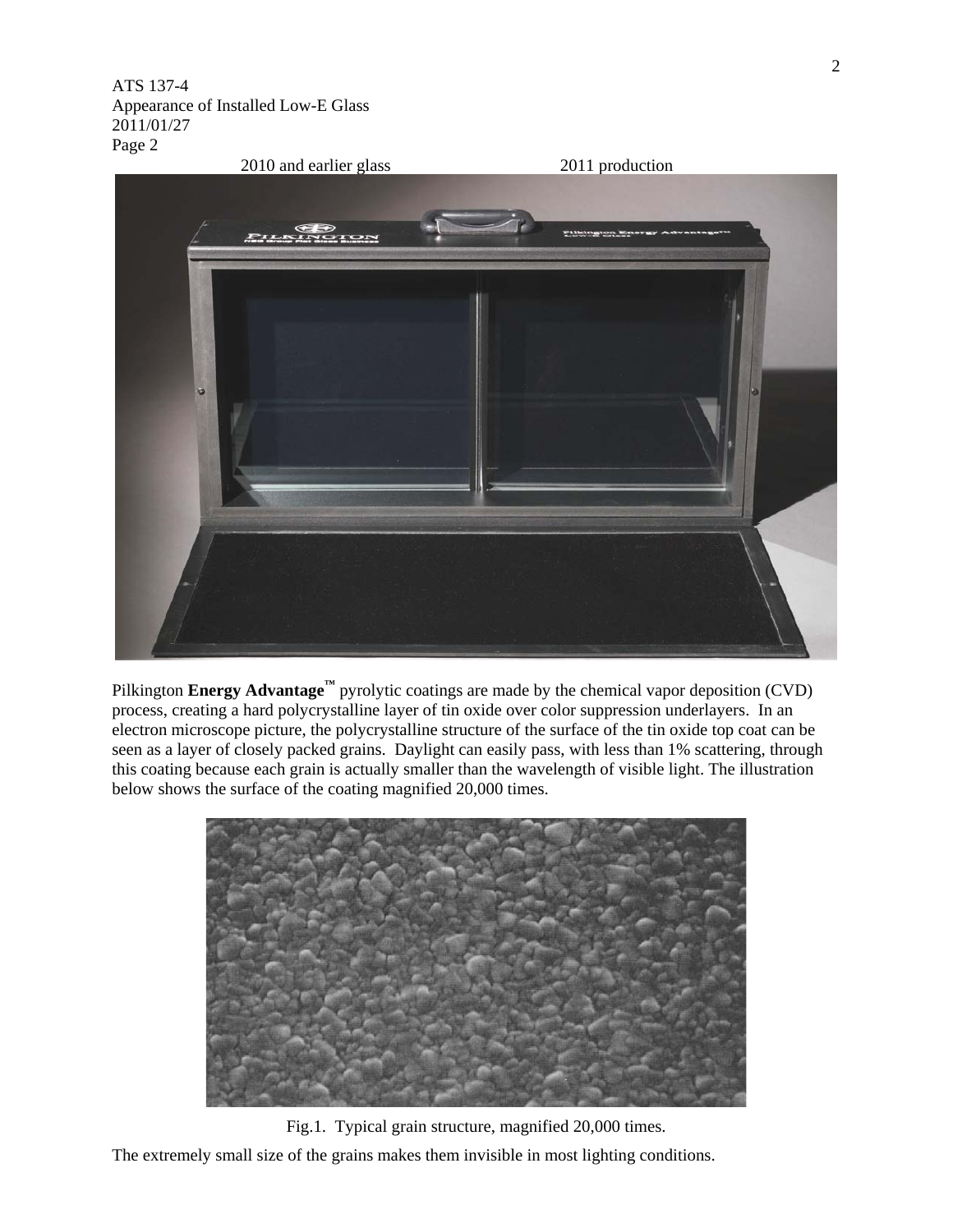The following electron microscope image shows a cross-section through the Pilkington **Energy Advantage™** Low-E glass coating. The polycrystalline nature of the coating contrasts with the non-crystalline 'super-cooled liquid' nature of the solid glass underneath the coating.



Fig.2. Cross-section showing coating uniformity, magnified 50,000 times.

It is possible to discern the presence of the coating under certain lighting conditions, such as when bright sunlight shines directly onto partly shaded, Low-E coated glass and there is deep shade on both sides of the glass. When looking out through the glass towards a deeply shaded background, the short wavelength component (blue) of the sunlight appears slightly scattered. This gives the coating a uniform, very faint blue appearance visible in the sunlit area. Longer wavelength red light is less scattered. In the 2003 photo below the haze was made more noticeable by the complete lack of any visible haze in any contrasting glass shaded areas, such as in the diagonal shadow on the glass.

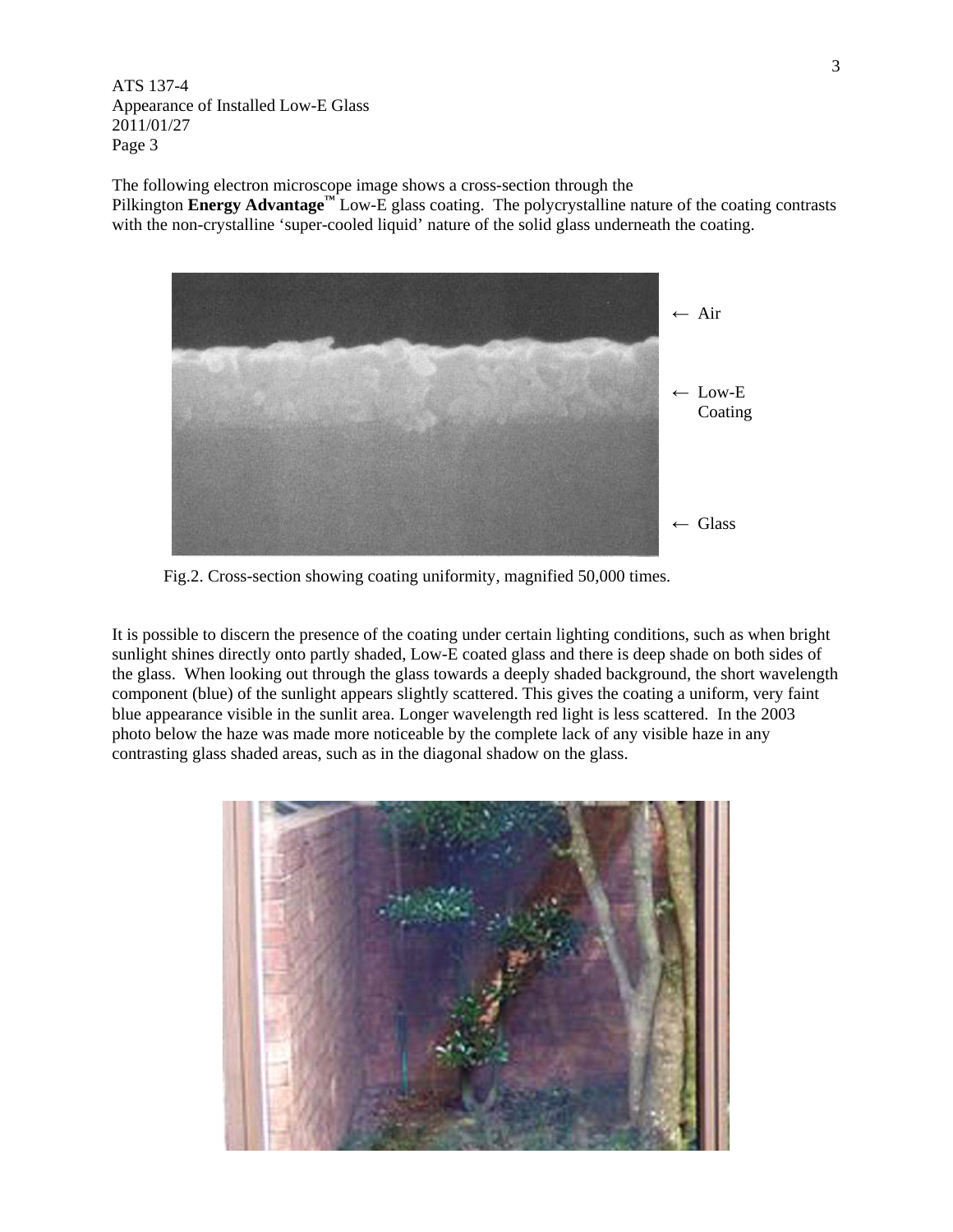Since this product was first made in 1988 there have been continual manufacturing improvements to its properties. The coating was first made thicker to further lower the emissivity by about 33% from its initial value. At the same time the initial haze of just over 1% was cut in half. Recent (2010) developments have cut this haze value in half again. It is now reduced to a level where it is difficult to perceive under typical installation conditions. In conjunction with significantly reduced haze, its once noticeable blue tint has been eliminated. This results in the final coating being even less perceptible to the human eye.

Haze only becomes visible when its brightness is significant relative to that of the transmitted and reflected images viewed in the glass at the same time. The worst case is when 0.5% of the sun's light (say  $10,000$  lumens) = 50 lumens, is scattered if the sun is shining through the glass, almost directly into the viewer's eye. This could be easily noticed when compared to the dim light coming from a deeply shaded area, say about 1/1000 as bright as sunlight or 10 lumens. It should be noted that the light scattering (haze) from normal dirt, on an average window before cleaning, is around 1% to 2%, so haze from dirt is far more visible than from the coating, even in the worst case lighting condition described above.

Haze is only visible when direct sunlight shines on the glass. With typical lighting on most Low-E coated windows, and for the greater part of the day, there is no haze visible. The following photo is an example with no visible haze, even in the sunlit Pilkington **Energy Advantage™** Low-E glass (pre 2011 production), because there is no deep shade beyond the glass.

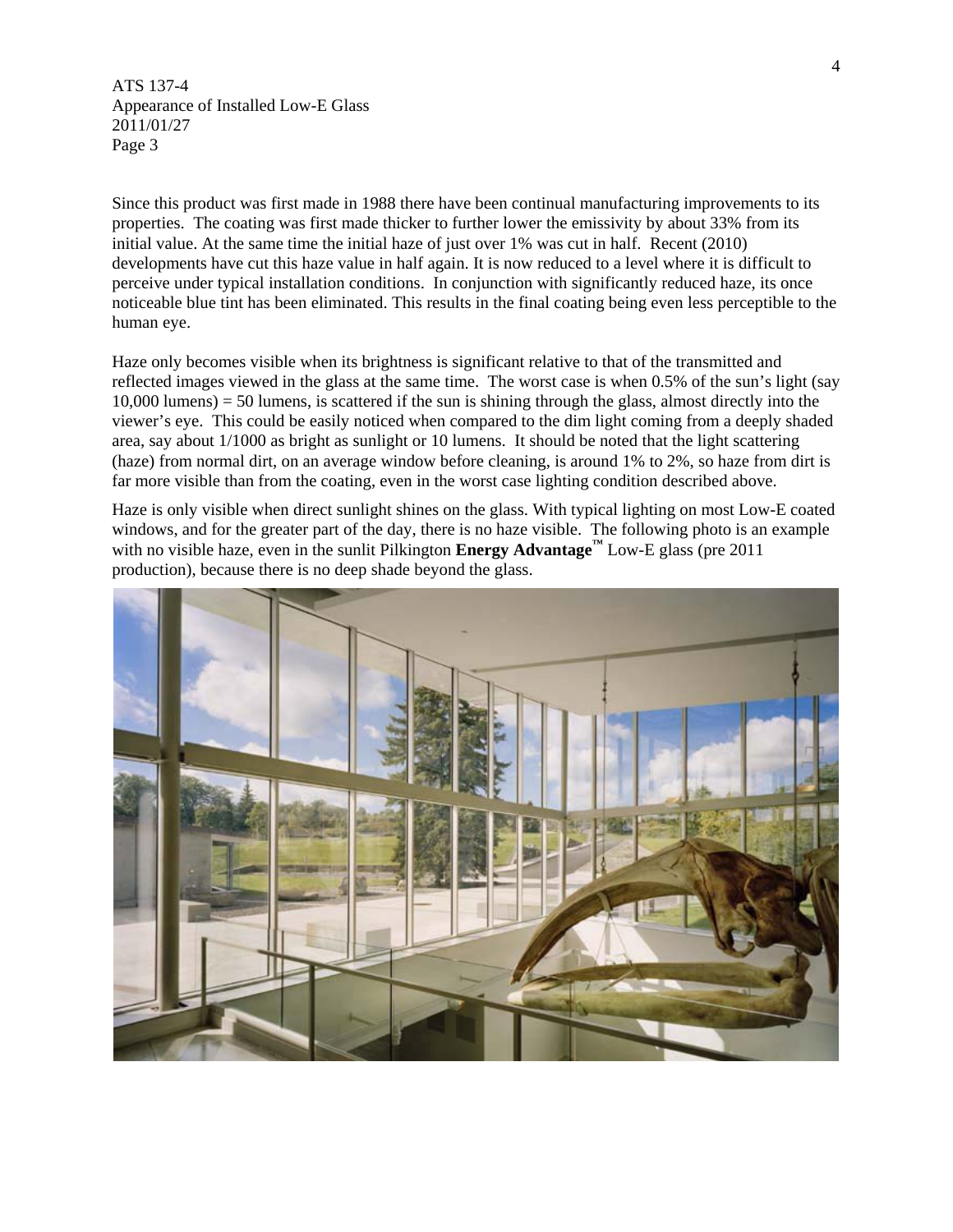Before a light of Low-E coated glass is glazed into a frame, sunlight, or a bright light, shining directly onto the glass cut edge can internally reflect within the body of the glass and produce a series of faint parallel lines a few inches from the glass edge where some reflected light is scattered by the coating. The photo below shows these lines. They are more visible on the left hand side of the glass where there is a dark background behind the glass.



Fig.3. Temporary or Transient Lines caused by sunlight on an exposed glass edge

This effect completely disappears when the glass edges are shaded by being glazed into a normal sash or frame.

An alternate way to achieve the very high thermal insulation provided by the pyrolytic 'hard' Low-E coating in a double glazed unit, is to use a 'soft' sputtered coating produced off-line in a vacuum chamber. Such coatings must be protected from humidity by being sealed into an IG unit. The sputtered coating is typically removed or ground off at the perimeter to allow effective insulating glass sealant adhesion. Sputter coatings usually have some reflected color as seen in the left hand glass (1).



Sputter coat IG reflected color of a grey sky (1). The same sky reflected in adjacent clear glass IG (2).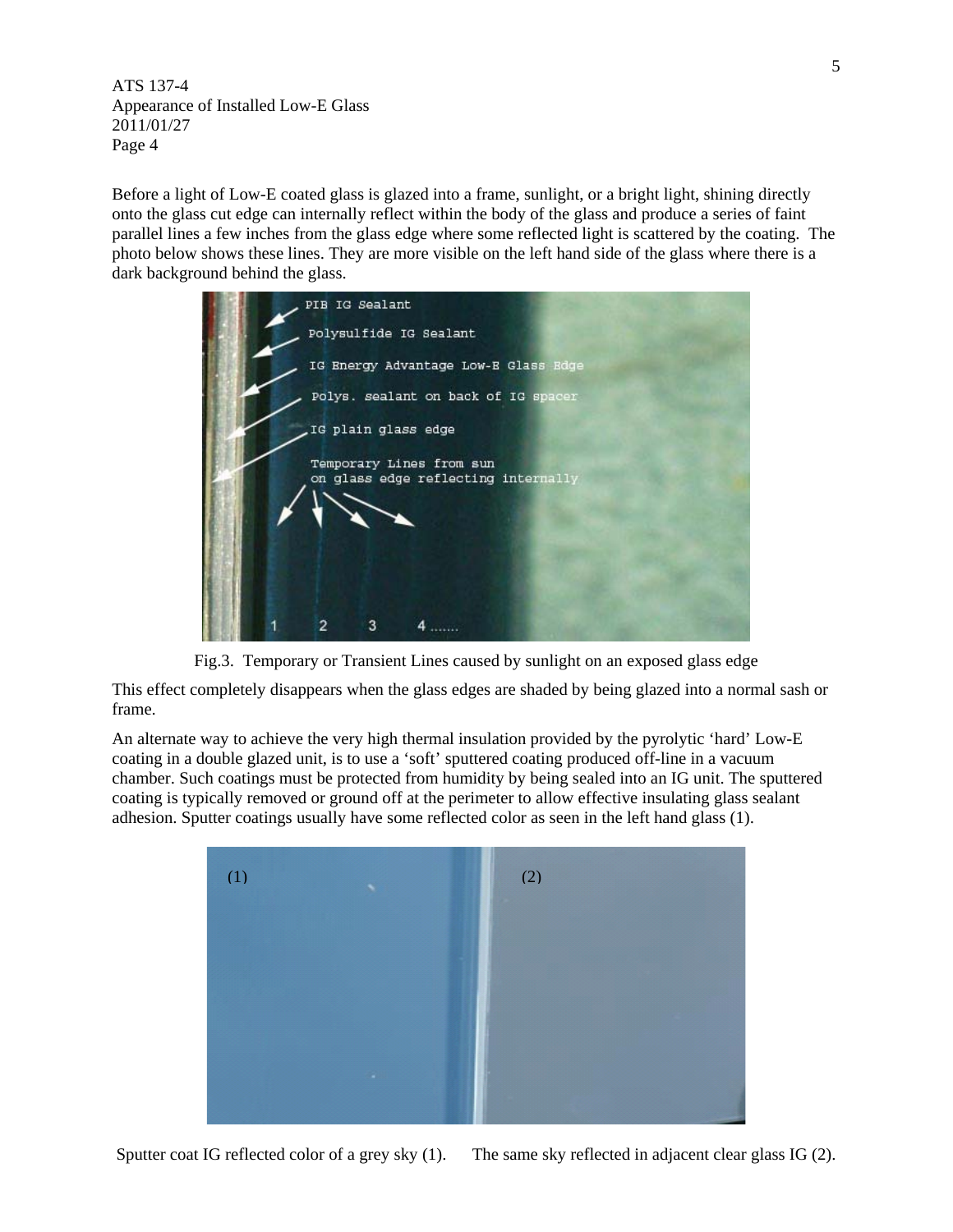Viewed in transmission, in the photo below, the top IG unit (1) is sputter coated Low-E, the lower left unit (2) is Pilkington **Energy Advantage™**, and the lower right IG unit (3) is clear glass with no Low-E.



The use of three lites of plain glass in a triple glazed unit can also give insulation values similar to a double glazed unit with a Low-E coating. But this involves a thicker and heavier window unit, with increased reflectivity, and more distortion in the reflected images when weather changes cause greater expansion and contraction of the wider total air space. There is an increased risk of breakage with improperly balanced air spaces, compared to sealed double glazing.